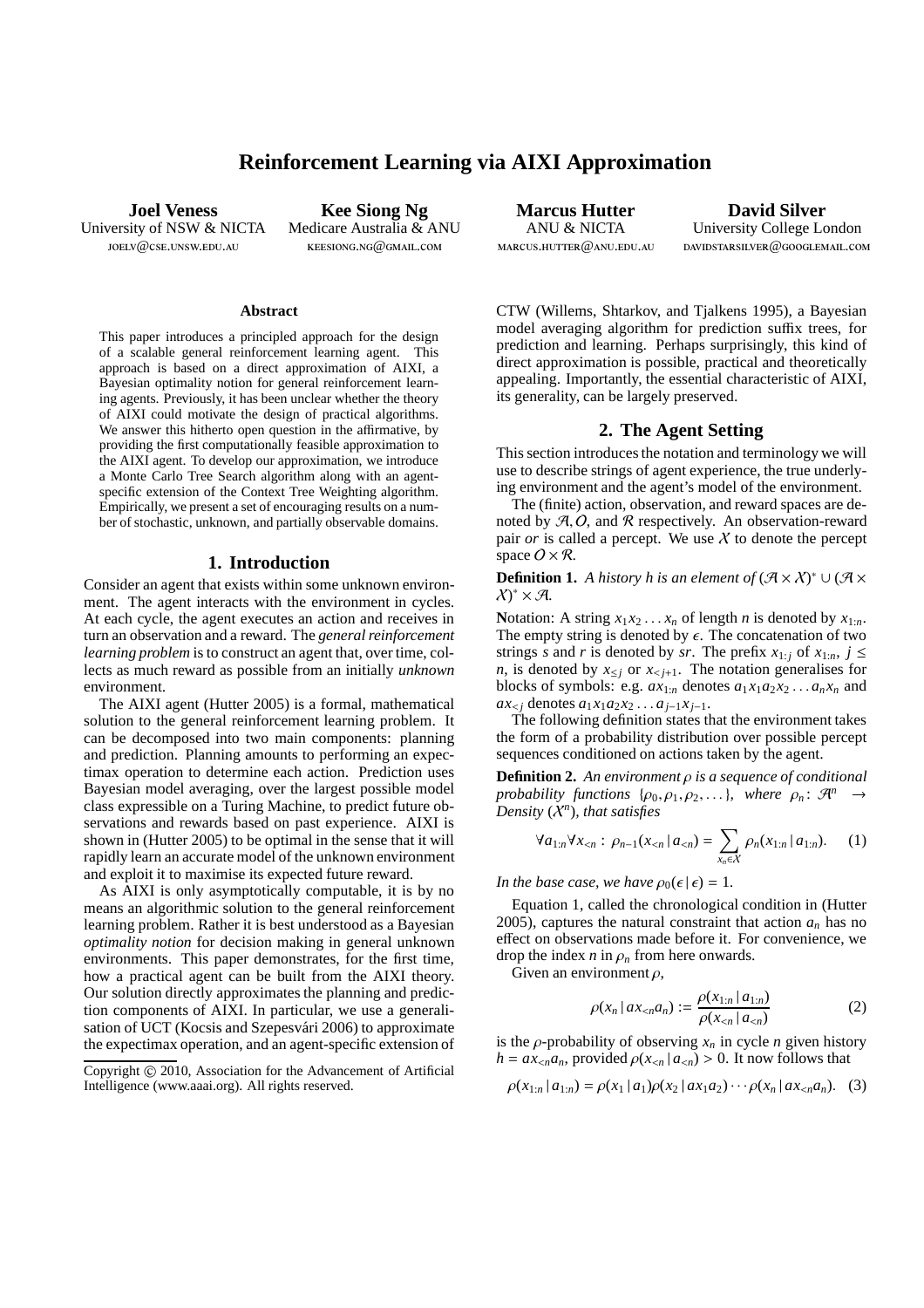Definition 2 is used to describe both the true (but unknown) underlying environment and the agent's *subjective* model of the environment. The latter is called the agent's *environment model* and is typically learnt from data. Definition 2 is extremely general. It captures a wide variety of environments, including standard reinforcement learning setups such as MDPs and POMDPs.

The agent's goal is to accumulate as much reward as it can during its lifetime. More precisely, the agent seeks a *policy* that will allow it to maximise its expected future reward up to a fixed, finite, but arbitrarily large horizon  $m \in \mathbb{N}$ . Formally, a policy is a function that maps a history to an action. The expected future value of an agent acting under a particular policy is defined as follows.

**Definition 3.** *Given history ax*1:*<sup>t</sup> , the m-horizon expected* future reward of an agent acting under policy  $\pi\colon (\mathcal{A}{\times}\mathcal{X})^*\rightarrow$ A *with respect to an environment* ρ *is*

$$
v_{\rho}^{m}(\pi, ax_{1:t}) := \mathbb{E}_{x_{t+1:t+m} \sim \rho} \left[ \sum_{i=t+1}^{t+m} R_{i}(ax_{\leq t+m}) \right], \qquad (4)
$$

*where for t*+1  $\leq$  *k*  $\leq$  *t*+*m*,  $a_k := \pi(ax_{< k})$ , and  $R_k(aor_{< t+m}) :=$ *r*<sub>*k*</sub>*. The quantity*  $v_p^m(\pi, ax_{1:t}a_{t+1})$  *is defined similarly, except that*  $a_{t+1}$  *is now no longer defined by*  $\pi$ *.* 

The optimal policy  $\pi^*$  is the policy that maximises the expected future reward. The maximal achievable expected future reward of an agent with history  $h$  in environment  $\rho$ looking *m* steps ahead is  $V_{\rho}^{m}(h) := v_{\rho}^{m}(\pi^*, h)$ . It is easy to see that if  $h \equiv ax_{1:t} \in (\mathcal{A} \times \mathcal{X})^t$ , then

$$
V_{\rho}^{m}(h) = \max_{a_{t+1}} \sum_{x_{t+1}} \rho(x_{t+1} | ha_{t+1}) \cdots \max_{a_{t+m}} \sum_{x_{t+m}} \rho(x_{t+m} | ha x_{t+1:t+m-1} a_{t+m}) \left[ \sum_{i=t+1}^{t+m} r_i \right].
$$
 (5)

We will refer to Equation 5 as the *expectimax operation*. The *m*-horizon optimal action  $a_{t+1}^*$  at time  $t + 1$  is related to the expectimax operation by

$$
a_{t+1}^* = \arg\max_{a_{t+1}} V_{\rho}^m(ax_{1:t}a_{t+1})
$$
 (6)

Eqs 4 and 5 can be modified to handle discounted reward, however we focus on the finite-horizon case since it both aligns with AIXI and allows for a simplified presentation.

#### **3. Bayesian Agents**

In the general reinforcement learning setting, the environment  $\rho$  is unknown to the agent. One way to learn an environment model is to take a Bayesian approach. Instead of committing to any single environment model, the agent uses a *mixture* of environment models. This requires committing to a class of possible environments (the model class), assigning an initial weight to each possible environment (the prior), and subsequently updating the weight for each model using Bayes rule (computing the posterior) whenever more experience is obtained.

The above procedure is similar to Bayesian methods for predicting sequences of (singly typed) observations. The key difference in the agent setup is that each prediction is now also dependent on previous agent actions. We incorporate this by using the *action-conditional* definitions and identities of Section 2..

**Definition 4.** *Given a model class*  $M := \{\rho_1, \rho_2, \dots\}$ and a prior weight  $w_0^{\rho} > 0$  for each  $\rho \in M$  such that  $\sum_{\rho \in \mathcal{M}}^n w_0^{\rho}$  $\theta_0^{\rho}$  = 1, the mixture environment model is  $\xi(x_{1:n} | a_{1:n}) := \sum_{\rho \in \mathcal{M}} w_0^{\rho}$  $_{0}^{\rho}\rho(x_{1:n} | a_{1:n}).$ 

The next result follows immediately.

**Proposition 1.** *A mixture environment model is an environment model.*

Proposition 1 allows us to use a mixture environment model whenever we can use an environment model. Its importance will become clear shortly.

To make predictions using a mixture environment model  $\xi$ , we use

$$
\xi(x_n \,|\, ax_{\le n} a_n) = \frac{\xi(x_{1:n} \,|\, a_{1:n})}{\xi(x_{\le n} \,|\, a_{\le n})},\tag{7}
$$

which follows from Proposition 1 and Eq. 2. The RHS of Eq. 7 can be written out as a convex combination of model predictions to give

$$
\xi(x_n \mid ax_{
$$

where the posterior weight  $w_{n-1}^{\rho}$  for  $\rho$  is given by

$$
w_{n-1}^{\rho} := \frac{w_0^{\rho} \rho(x_{<} | a_{< n})}{\sum\limits_{\mu \in \mathcal{M}} w_0^{\mu} \mu(x_{< n} | a_{< n})} = \Pr(\rho | ax_{< n}). \tag{9}
$$

Bayesian agents enjoy a number of strong theoretical performance guarantees; these are explored in Section 6.. In practice, the main difficulty in using a mixture environment model is computational. A rich model class is required if the mixture environment model is to possess general prediction capabilities, however naively using (8) for online prediction requires at least  $O(|M|)$  time to process each new piece of experience. One of our main contributions, introduced in Section 5. is a large, efficiently computable mixture environment model that runs in time  $O(\log(\log|M|))$ . Before looking at that, we will examine in the next section a Monte Carlo Tree Search algorithm for approximating the expectimax operation.

#### **4. Monte Carlo Expectimax Approximation**

Full-width computation of the expectimax operation (5) takes  $O(|\mathcal{A} \times \mathcal{X}|^m)$  time, which is unacceptable for all but tiny values of  $m$ . This section introduces  $\rho$ UCT, a generalisation of the popular UCT algorithm (Kocsis and Szepesvári 2006) that can be used to approximate a finite horizon expectimax operation given an environment model  $\rho$ . The key idea of Monte Carlo search is to sample observations from the environment, rather than exhaustively considering all possible observations. This allows for effective planning in environments with large observation spaces. Note that since an environment model subsumes both MDPs and POMDPs,  $\rho$ UCT effectively extends the UCT algorithm to a wider class of problem domains.

The UCT algorithm has proven effective in solving large discounted or finite horizon MDPs. It assumes a generative model of the MDP that when given a state-action pair (*s*, *a*)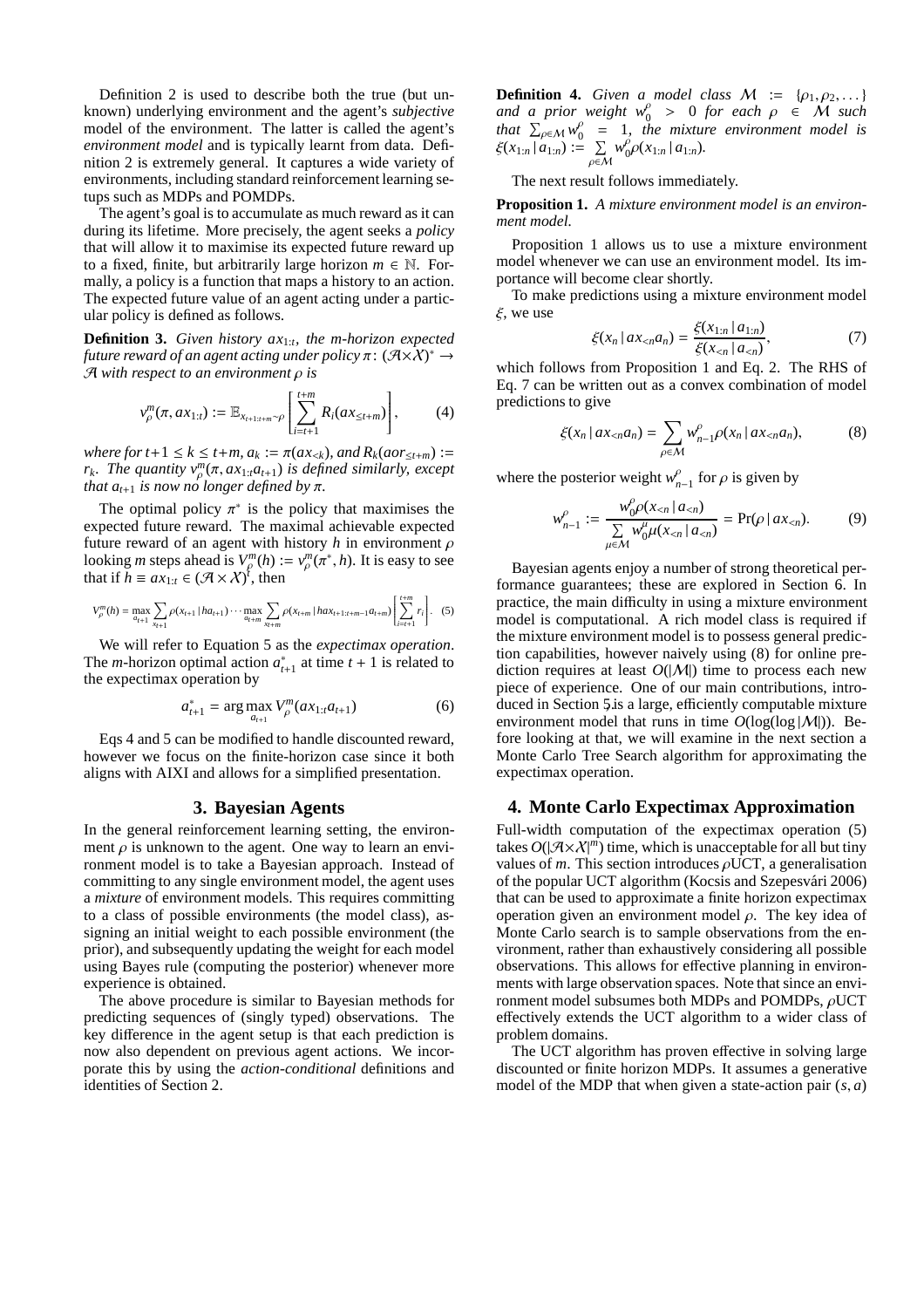produces a subsequent state-reward pair (*s* ′ ,*r*) distributed according to  $Pr(s', r | s, a)$ . By successively sampling trajectories through the state space, the UCT algorithm incrementally constructs a search tree, with each node containing an estimate of the value of each state. Given enough time, these estimates converge to the true values.

The  $\rho$ UCT algorithm can be realised by replacing the notion of state in UCT by an agent history *h* (which is always a sufficient statistic) and using an environment model  $\rho$ (*or* | *h*) to predict the next percept. The main subtlety with this extension is that the history used to determine the conditional probabilities must be updated *during the search* to reflect the extra information an agent will have at a hypothetical future point in time.

We will use  $\Psi$  to represent all the nodes in the search tree, Ψ(*h*) to represent the node corresponding to a particular history *h*,  $\hat{V}_\rho^m(h)$  to represent the sample-based estimate of the expected future reward, and  $T(h)$  to denote the number of times a node Ψ(*h*) has been sampled. Nodes corresponding to histories that end or do not end with an action are called chance and decision nodes respectively.

Algorithm 1 describes the top-level algorithm, which the agent calls at the beginning of each cycle. It is initialised with the agent's total experience *h* (up to time *t*) and the planning horizon *m*. It repeatedly invokes the SAMPLE routine until out of time. Importantly, ρUCT is an *anytime* algorithm; an approximate best action, whose quality improves with time, is always available. This is retrieved by BESTAC-From, which computes  $a_t^* = \arg \max_{a_t} \hat{V}_\rho^m(ax_{\lt t}a_t)$ .

| <b>Algorithm 1</b> $\rho$ UCT $(h, m)$                                             |  |  |  |  |
|------------------------------------------------------------------------------------|--|--|--|--|
| <b>Require:</b> A history h<br><b>Require:</b> A search horizon $m \in \mathbb{N}$ |  |  |  |  |
| 1: INITIALISE $(\Psi)$                                                             |  |  |  |  |
| $2:$ repeat                                                                        |  |  |  |  |
| 3: $SAMPLE(\Psi, h, m)$                                                            |  |  |  |  |
| 4: <b>until</b> out of time                                                        |  |  |  |  |
| 5: <b>return</b> BESTACTION( $\Psi$ , h)                                           |  |  |  |  |

Algorithm 2 describes the recursive routine used to sample a single future trajectory. It uses the SELECTACTION routine to choose moves at interior nodes, and invokes the RoLLout routine at unexplored leaf nodes. The Rollout routine picks actions uniformly at random until the (remaining) horizon is reached, returning the accumulated reward. After a complete trajectory of length *m* is simulated, the value estimates are updated for each node traversed. Notice that the recursive calls on Lines 6 and 11 append the most recent percept or action to the history argument.

Algorithm 3 describes the UCB (Auer 2002) policy used to select actions at decision nodes. The  $\alpha$  and  $\beta$  constants denote the smallest and largest elements of  $R$  respectively. The parameter *C* varies the selectivity of the search; larger values grow bushier trees. UCB automatically focuses attention on the best looking action in such a way that the sample estimate  $\hat{V}_p(h)$  converges to  $V_p(h)$ , whilst still exploring alternate actions sufficiently often to guarantee that the best

### **Algorithm 2** Sample(Ψ, *h*, *m*)

**Require:** A search tree Ψ **Require:** A history *h* **Require:** A remaining search horizon  $m \in \mathbb{N}$ 1: **if**  $m = 0$  **then** 2: **return** 0 3: **else if** Ψ(*h*) is a chance node **then** 4: Generate  $(o, r)$  from  $\rho (or|h)$ 5: Create node  $Ψ(hor)$  if  $T(hor) = 0$ 6: reward  $\leftarrow r + \text{Sample}(\Psi, \text{hor}, m - 1)$ 7: **else if**  $T(h) = 0$  **then** 8: reward  $\leftarrow$  ROLLOUT $(h, m)$ 9: **else** 10:  $a \leftarrow$  SELECTACTION( $\Psi$ , *h*, *m*) 11: reward  $\leftarrow$  SAMPLE( $\Psi$ , *ha*, *m*) 12: **end if** 13:  $\hat{V}(h) \leftarrow \frac{1}{T(h)+1} [reward + T(h)\hat{V}(h)]$ 14:  $T(h)$  ←  $T(h) + 1$ 15: **return** reward

action will be found.

8: **end if**

The ramifications of the  $\rho$ UCT extension are particularly significant to Bayesian agents described in Section 3.

Proposition 1 allows  $\rho$ UCT to be instantiated with a mixture environment model, which directly incorporates model uncertainty into the planning process. This gives (in principle, provided that the model class contains the true environment and ignoring issues of limited computation) the well known Bayes-optimal solution to the exploration/exploitation dilemma; namely, if a reduction in model uncertainty would lead to higher expected future reward,  $\rho$ UCT would recommend an information gathering action.

| <b>Algorithm 3</b> SELECTACTION( $\Psi$ , h, m)                                                                      |  |  |  |  |
|----------------------------------------------------------------------------------------------------------------------|--|--|--|--|
| Require: A search tree $\Psi$                                                                                        |  |  |  |  |
| <b>Require:</b> A history h                                                                                          |  |  |  |  |
| <b>Require:</b> A remaining search horizon $m \in \mathbb{N}$                                                        |  |  |  |  |
| <b>Require:</b> An exploration/exploitation constant $C > 0$                                                         |  |  |  |  |
| 1: $U = \{a \in \mathcal{A} : T(ha) = 0\}$<br>2: if $\mathcal{U} \neq \{\}\$ then                                    |  |  |  |  |
| Pick $a \in \mathcal{U}$ uniformly at random<br>3:                                                                   |  |  |  |  |
| Create node $\Psi(ha)$<br>4:                                                                                         |  |  |  |  |
| <b>return</b> a<br>5:                                                                                                |  |  |  |  |
| $6:$ else                                                                                                            |  |  |  |  |
| <b>return</b> arg max $\left\{\frac{1}{m(\beta-\alpha)}\hat{V}(ha) + C\sqrt{\frac{\log(T(h))}{T(ha)}}\right\}$<br>7: |  |  |  |  |

## **5. Action-Conditional CTW**

We now introduce a large mixture environment model for use with  $\rho$ UCT. Context Tree Weighting (CTW) (Willems, Shtarkov, and Tjalkens 1995) is an efficient and theoretically well-studied binary sequence prediction algorithm that works well in practice. It is an online Bayesian model averaging algorithm that computes, at each time point *t*, the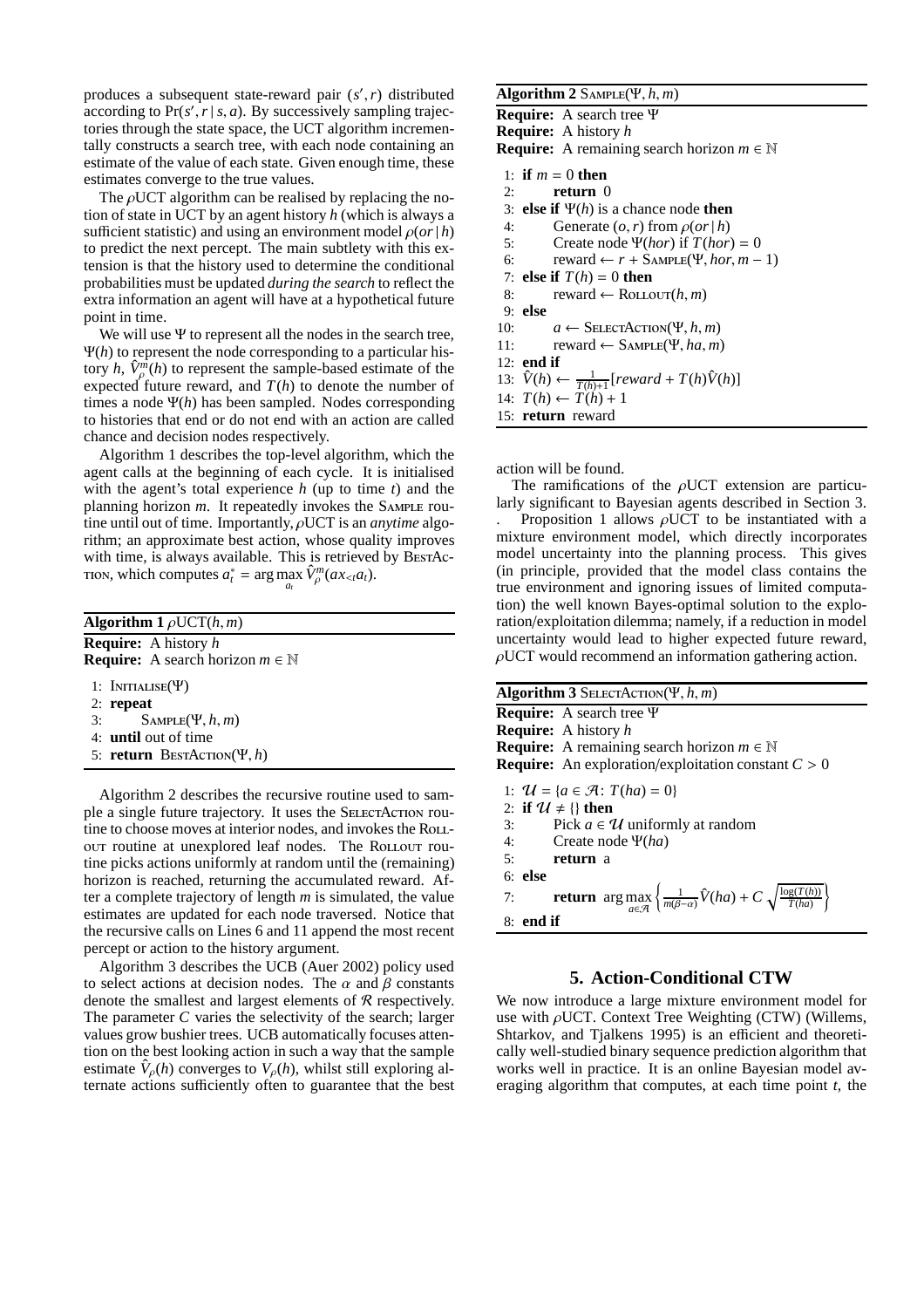probability

$$
Pr(y_{1:t}) = \sum_{M} Pr(M) Pr(y_{1:t} | M),
$$
 (10)

where  $y_{1:t}$  is the binary sequence seen so far, M is a prediction suffix tree (Ron, Singer, and Tishby 1996), Pr(*M*) is the prior probability of *M*, and the summation is over *all* prediction suffix trees of bounded depth *D*. A naive computation of (10) takes time  $O(2^{2^D})$ ; using CTW, this computation requires only  $O(D)$  time. In this section, we outline how CTW can be extended to compute probabilities of the form

$$
Pr(x_{1:t} | a_{1:t}) = \sum_{M} Pr(M) Pr(x_{1:t} | M, a_{1:t}),
$$
 (11)

where  $x_{1:t}$  is a percept sequence,  $a_{1:t}$  is an action sequence, and *M* is a prediction suffix tree as in (10). This extension allows CTW to be used as a mixture environment model (Definition 4) in the  $\rho$ UCT algorithm, where we combine (11) and (2) to predict the next percept given a history.

**Krichevsky-Trofimov Estimator.** We start with a brief review of the KT estimator for Bernoulli distributions. Given a binary string *y*1:*<sup>t</sup>* with *a* zeroes and *b* ones, the KT estimate of the probability of the next symbol is given by

$$
\Pr_{kt}(Y_{t+1} = 1 \mid y_{1:t}) := \frac{b + 1/2}{a + b + 1}.
$$
 (12)

The KT estimator can be obtained via a Bayesian analysis by putting an uninformative (Jeffreys Beta(1/2,1/2)) prior  $Pr(\theta) \propto \theta^{-1/2} (1 - \theta)^{-1/2}$  on the parameter  $\theta \in [0, 1]$  of the Bernoulli distribution. The probability of a string *y*1:*<sup>t</sup>* is given by

$$
\begin{aligned} \Pr_{kt}(y_{1:t}) &= \Pr_{kt}(y_1 \mid \epsilon) \Pr_{kt}(y_2 \mid y_1) \cdots \Pr_{kt}(y_t \mid y_{< t}) \\ &= \int \theta^b (1 - \theta)^a \Pr(\theta) \, d\theta. \end{aligned}
$$

**Prediction Suffix Trees.** We next describe prediction suffix trees. We consider a binary tree where all the left edges are labelled 1 and all the right edges are labelled 0. The depth of a binary tree *M* is denoted by *d*(*M*). Each node in *M* can be identified by a string in  $\{0, 1\}^*$  as usual:  $\epsilon$  represents the root node of *M*; and if  $n \in \{0, 1\}^*$  is a node in *M*, then *n*1 and *n*0 represent respectively the left and right children of node *n*. The set of *M*'s leaf nodes is denoted by *L*(*M*) ⊂ {0, 1}<sup>\*</sup>. Given a binary string  $y_{1:t}$  where  $t ≥ d(M)$ , we define  $M(y_{1:t}) := y_t y_{t-1} \dots y_{t}$ , where  $t' \leq t$  is the (unique) positive integer such that  $y_t y_{t-1} \ldots y_{t'} \in L(M)$ .

**Definition 5.** *A prediction suffix tree (PST) is a pair*  $(M, \Theta)$ *, where M* is a binary tree and associated with each  $l \in L(M)$ *is a distribution over*  $\{0, 1\}$  *parameterised by*  $\theta_l \in \Theta$ *. We call M the model of the PST and* Θ *the parameter of the PST.*

A PST (*M*,  $\Theta$ ) maps each binary string  $y_{1:t}$ ,  $t \ge d(M)$ , to  $\theta_{M(y_{1:t})}$ ; the intended meaning is that  $\theta_{M(y_{1:t})}$  is the probability that the next bit following  $y_{1:t}$  is 1. For example, the PST in Figure 1 maps the string 1110 to  $\theta_{M(1110)} = \theta_{01} = 0.3$ , which means the next bit after 1110 is 1 with probability 0.3.



Figure 1: An example prediction suffix tree

**Action-Conditional PST.** In the agent setting, we reduce the problem of predicting history sequences with general non-binary alphabets to that of predicting the bit representations of those sequences. Further, we only ever condition on actions; this is achieved by appending bit representations of actions to the input sequence without updating the PST parameters.

Assume  $|X| = 2^{l_X}$  for some  $l_X > 0$ . Denote by  $[[x]] =$  $x[1, l_X] = x[1]x[2] \dots x[l_X]$  the bit representation of  $x \in X$ . Denote by  $[[x_{1:t}]] = [[x_1]][[x_2]] \dots [[x_t]]$  the bit representation of a sequence  $x_{1:t}$ . Action symbols are treated similarly.

To do action-conditional sequence prediction using a PST with a given model *M* but unknown parameter, we start with  $\theta_l := \Pr_{kt}(1 \mid \epsilon) = 1/2$  at each  $l \in L(M)$ . We set aside an initial portion of the binary history sequence to initialise the variable *h* and then repeat the following steps as long as needed:

1. set  $h := h[[a]],$  where *a* is the current selected action;

2. for 
$$
i := 1
$$
 to  $l_X$  do

- (a) predict the next bit using the distribution  $\theta_{M(h)}$ ;
- (b) observe the next bit *x*[*i*], update  $\theta_{M(h)}$  using (12) according to the value of  $x[i]$ , and then set  $h := hx[i]$ .

Let *M* be the model of a prediction suffix tree,  $a_{1:t}$  an action sequence,  $x_{1:t}$  a percept sequence, and  $h := [a x_{1:t}]$ . For each node *n* in *M*, define  $h_{M,n}$  by

$$
h_{M,n} := h_{i_1} h_{i_2} \cdots h_{i_k} \tag{13}
$$

where  $1 \le i_1 < i_2 < \cdots < i_k \le t$  and, for each *i*,  $i \in \{i_1, i_2, \ldots i_k\}$  iff  $h_i$  is a percept bit and *n* is a prefix of  $M(h_{1:i-1})$ . We have the following expression for the probability of  $x_{1:t}$  given *M* and  $a_{1:t}$ :

$$
Pr(x_{1:t} | M, a_{1:t}) = \prod_{i=1}^{t} \prod_{j=1}^{l_X} Pr(x_i[j] | M, [\![ax_{
$$
= \prod_{n \in L(M)} Pr_{kt}(h_{M,n}). \tag{14}
$$
$$

**Context Tree Weighting.** The above deals with actionconditional prediction using a single PST. We now show how we can efficiently perform action-conditional prediction using a Bayesian mixture of PSTs. There are two main computational tricks: the use of a data structure to represent all PSTs of a certain maximum depth and the use of probabilities of sequences in place of conditional probabilities.

**Definition 6.** *A context tree of depth D is a perfect binary tree of depth D such that attached to each node (both internal and leaf) is a probability on* {0, 1} ∗ *.*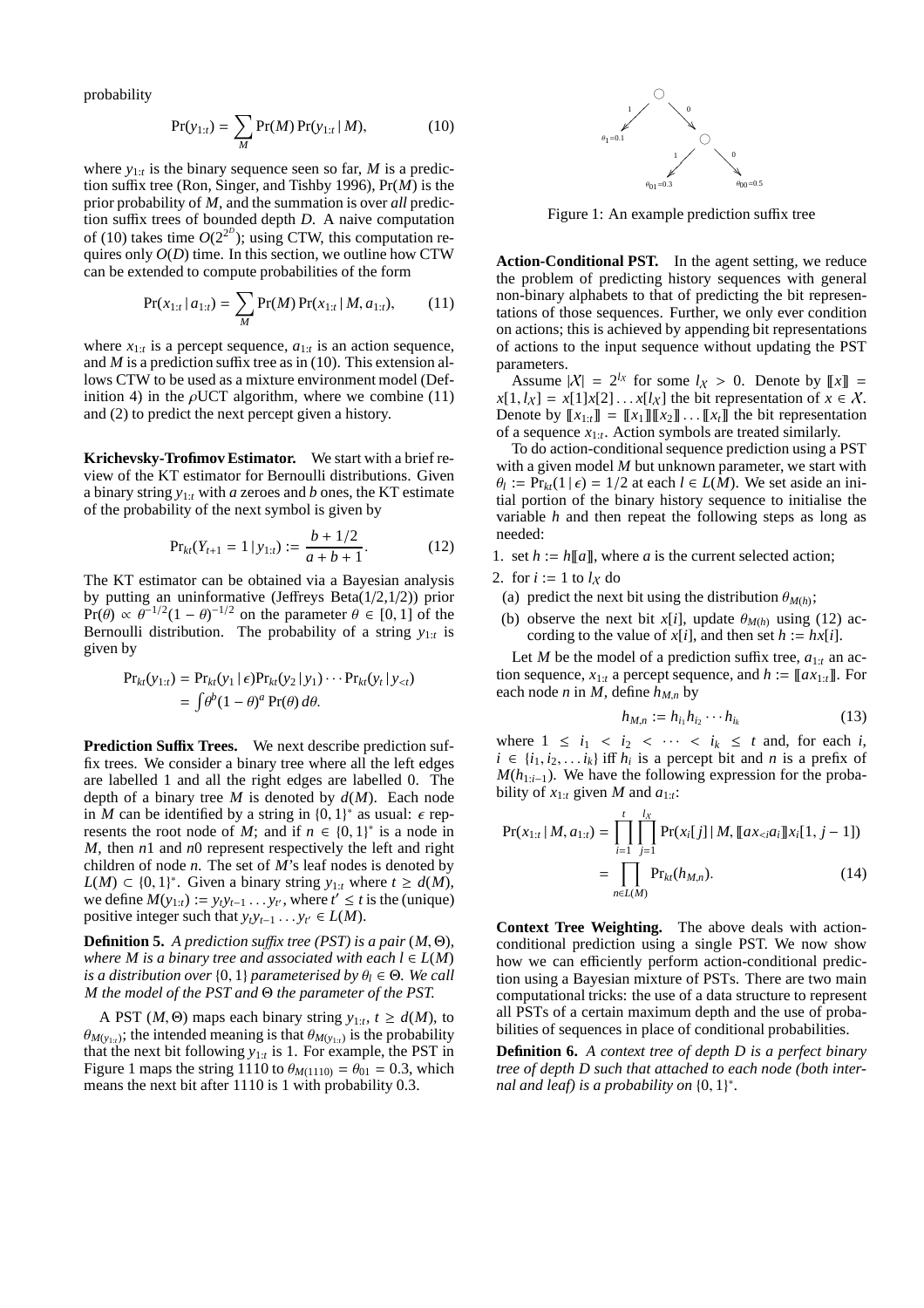The weighted probability  $P_w^n$  of each node *n* in the context tree *T* after seeing  $h := ||ax_{1:t}||$  is defined as follows:

$$
P_w^n := \begin{cases} \Pr_{kt}(h_{T,n}) & \text{if } n \text{ is a leaf node;} \\ \frac{1}{2} \Pr_{kt}(h_{T,n}) + \frac{1}{2} P_w^{n0} \times P_w^{n1} & \text{otherwise.} \end{cases}
$$

The following is a straightforward extension of a result due to (Willems, Shtarkov, and Tjalkens 1995).

**Lemma 1.** *Let T be the depth-D context tree after seeing*  $h := [[ax_{1:t}]]$ . For each node n in T at depth d, we have

$$
P_w^n = \sum_{M \in C_{D-d}} 2^{-\Gamma_{D-d}(M)} \prod_{l \in L(M)} \Pr_{kt}(h_{T,nl}), \tag{15}
$$

*where*  $C_d$  *is the set of all models of PSTs with depth*  $\leq d$ , *and* Γ*d*(*M*) *is the code-length for M given by the number of nodes in M minus the number of leaf nodes in M of depth d.*

A corollary of Lemma 1 is that at the root node  $\epsilon$  of the context tree *T* after seeing  $h := [a x_{1:t}],$  we have

$$
P_{w}^{\epsilon}(x_{1:t}|a_{1:t}) = \sum_{M \in C_{D}} 2^{-\Gamma_{D}(M)} \prod_{l \in L(M)} \Pr_{kt}(h_{T,l}) \tag{16}
$$

$$
= \sum_{M \in C_D} 2^{-\Gamma_D(M)} \prod_{l \in L(M)} \Pr_{kt}(h_{M,l}) \tag{17}
$$

$$
= \sum_{M \in C_D} 2^{-\Gamma_D(M)} \Pr(x_{1:t} | M, a_{1:t}), \qquad (18)
$$

where the last step follows from (14). Notice that the prior 2 <sup>−</sup>Γ*D*(·) penalises PSTs with large tree structures. The conditional probability of  $x_t$  given  $ax_{\leq t}a_t$  can be obtained from (2). We can also efficiently sample the individual bits of  $x_t$ one by one.

**Computational Complexity.** The Action-Conditional CTW algorithm grows the context tree dynamically. Using a context tree with depth *D*, there are at most  $O(tD \log(|O||R|))$ nodes in the context tree after *t* cycles. In practice, this is a lot less than  $2^D$ , the number of nodes in a fully grown context tree. The time complexity of Action-Conditional CTW is also impressive, requiring  $O(D \log(|O||R|))$  time to process each new piece of agent experience and  $O(mD \log(|O||R|))$ to sample a single trajectory when combined with  $\rho$ UCT. Importantly, this is independent of *t*, which means that the computational overhead does not increase as the agent gathers more experience.

#### **6. Theoretical Results**

Putting the  $\rho$ UCT and Action-Conditional CTW algorithms together yields our approximate AIXI agent. We now investigate some of its properties.

**Model Class Approximation.** By instantiating (5) with the mixture environment model (18), one can show that the optimal action for an agent at time *t*, having experienced  $ax_{\leq t}$ , is given by

$$
\arg \max_{a_t} \sum_{x_t} \cdots \max_{a_{t+m}} \sum_{x_{t+m}} \left[ \sum_{i=t}^{t+m} r_i \right] \sum_{M \in C_D} 2^{-\Gamma_D(\rho)} \Pr(x_{1:t+m} | M, a_{1:t+m}).
$$

Compare this to the action chosen by the AIXI agent

$$
\arg \max_{a_t} \sum_{x_t} \ldots \max_{a_{t+m}} \sum_{x_{t+m}} \left[ \sum_{i=t}^{t+m} r_i \right] \sum_{\rho \in \mathcal{M}} 2^{-K(\rho)} \rho(x_{1:t+m} \, | \, a_{1:t+m}),
$$

where class M consists of all computable environments  $\rho$ and  $K(\rho)$  denotes the Kolmogorov complexity of  $\rho$ . Both use a prior that favours simplicity. The main difference is in the subexpression describing the mixture over the model class. AIXI uses a mixture over all enumerable chronological semimeasures, which is completely general but incomputable. Our approximation uses a mixture of all prediction suffix trees of a certain maximum depth, which is still a rather general class, but one that is efficiently computable.

**Consistency of**  $\rho$ **UCT.** (Kocsis and Szepesvári 2006) shows that the UCT algorithm is consistent in finite horizon MDPs and derive finite sample bounds on the estimation error due to sampling. By interpreting histories as Markov states, the general reinforcement learning problem reduces to a finite horizon MDP and the results of (Kocsis and Szepesvári 2006) are now directly applicable. Restating the main consistency result in our notation, we have

$$
\forall \epsilon \forall h \lim_{T(h) \to \infty} \Pr\left( |V_{\rho}^{m}(h) - \hat{V}_{\rho}^{m}(h)| \le \epsilon \right) = 1. \tag{19}
$$

Furthermore, the probability that a suboptimal action (with respect to  $V_p^m(\cdot)$ ) is chosen by  $\rho$ UCT goes to zero in the limit.

**Convergence to True Environment.** The next result, adapted from (Hutter 2005), shows that if there is a good model of the (unknown) environment in  $C<sub>D</sub>$ , then Action-Conditional CTW will predict well.

**Theorem 1.** Let  $\mu$  be the true environment, and  $\Upsilon \equiv P_w^{\epsilon}$ *the mixture environment model formed from (18). The* µ*expected squared di*ff*erence of* µ *and* Υ *is bounded as follows. For all*  $n \in \mathbb{N}$ *, for all*  $a_{1:n}$ *,* 

$$
\sum_{k=1}^{n} \sum_{x_{< k}} \mu(x_{< k} \mid a_{< k}) \sum_{x_k} \left( \mu(x_k \mid ax_{< k} a_k) - \Upsilon(x_k \mid ax_{< k} a_k) \right)^2
$$
\n
$$
\leq \min_{M \in C_D} \left\{ \Gamma_D(M) \ln 2 + KL(\mu(\cdot \mid a_{1:n}) \parallel \Pr(\cdot \mid M, a_{1:n})) \right\}, \tag{20}
$$

*where*  $KL(\cdot \| \cdot)$  *is the KL divergence of two distributions.* 

If the RHS of (20) is finite over all *n*, then the sum on the LHS can only be finite if  $\Upsilon$  converges sufficiently fast to  $\mu$ . If KL grows sublinear in *n*, then  $\Upsilon$  still converges to  $\mu$  (in a weaker Cesaro sense), which is for instance the case for all  $k$ -order Markov and all stationary processes  $\mu$ .

**Overall Result.** Theorem 1 above in conjunction with (Hutter 2005, Thm.5.36) imply  $V^m_{\Upsilon}(h)$  converges to  $V^m_{\mu}(h)$ as long as there exists a model in the model class that approximates the unknown environment  $\mu$  well. This, and the consistency (19) of the  $\rho$ UCT algorithm, imply that  $\hat{V}_{\Upsilon}^{m}(h)$ converges to  $V^m_\mu(h)$ . More detail can be found in (Veness et al. 2009).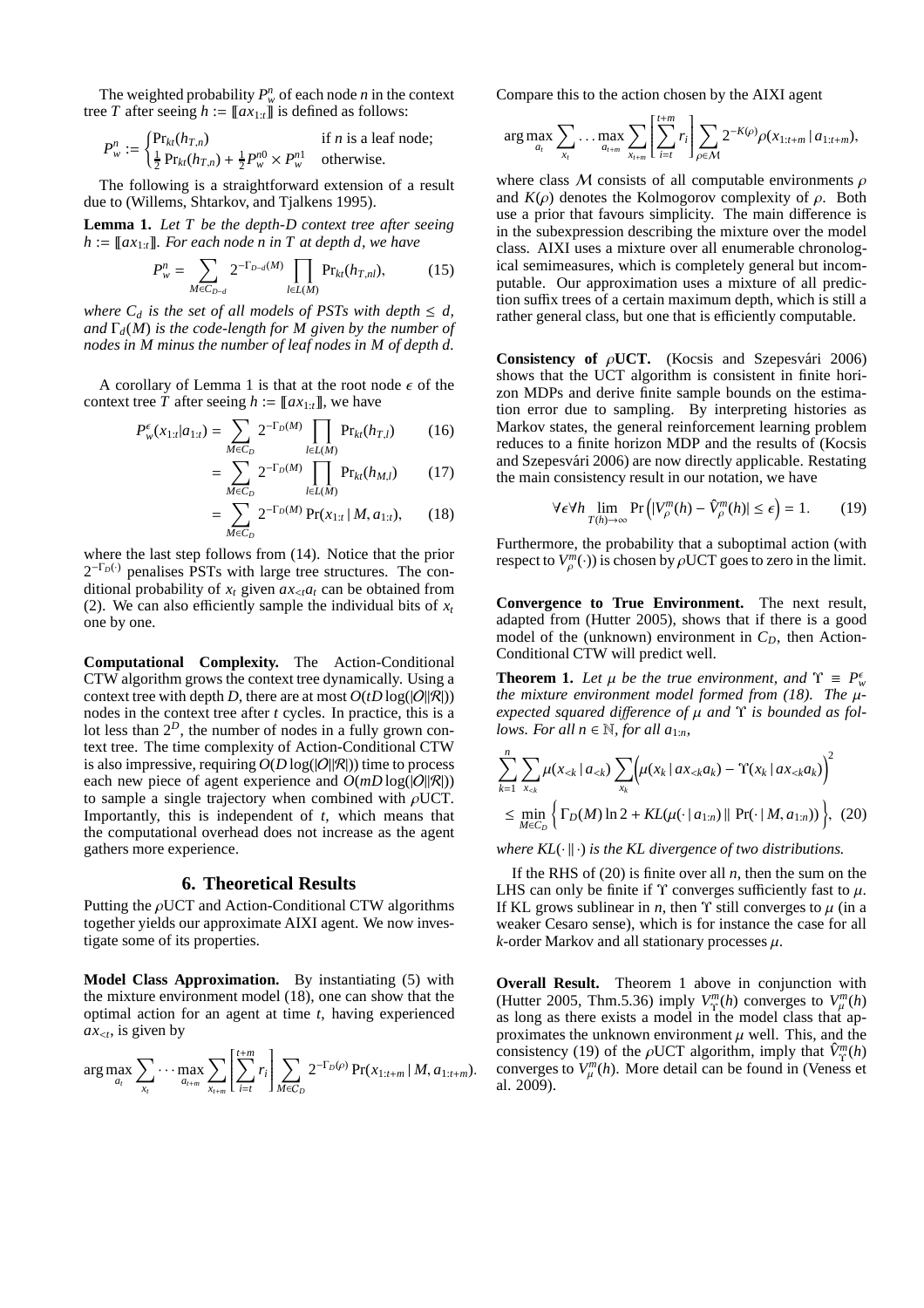# **7. Experimental Results**

This section evaluates our approximate AIXI agent on a variety of test domains. The Cheese Maze, 4x4 Grid and Extended Tiger domains are taken from the POMDP literature. The TicTacToe domain comprises a repeated series of games against an opponent who moves randomly. The Biased RockPaperScissor domain is described in (Farias et al. 2007), which involves the agent repeatedly playing Rock-PaperScissor against an exploitable opponent. Two more challenging domains are included: Kuhn Poker (Hoehn et al. 2005), where the agent plays second against a Nash optimal player and a partially observable version of Pacman described in (Veness et al. 2009). With the exception of Pacman, each domain has a known optimal solution. Although our domains are modest, requiring the agent to learn the environment from scratch *significantly* increases the difficulty of each of these problems.

| Domain             |   | 17 I  | $\mathcal{A}/\mathcal{O}/\mathcal{R}$ bits | D   | $\boldsymbol{m}$ |
|--------------------|---|-------|--------------------------------------------|-----|------------------|
| <b>Cheese Maze</b> |   | 16    | 2/4/5                                      | 96  |                  |
| Tiger              |   |       | 2/2/7                                      | 96  |                  |
| $4 \times 4$ Grid  |   |       | 2/1/1                                      | 96  |                  |
| <b>TicTacToe</b>   | 9 | 19683 | 4/18/3                                     | 64  |                  |
| <b>Biased RPS</b>  | 3 |       | 2/2/2                                      | 32  |                  |
| Kuhn Poker         | 2 |       | 1/4/3                                      | 42. |                  |
| Pacman             |   | 65536 | 2/16/8                                     | 64  |                  |

Table 1: Parameter Configuration

Table 1 outlines the parameters used in each experiment. The sizes of the action and observation spaces are given, along with the number of bits used to encode each space. The context depth parameter *D* specifies the maximal number of recent bits used by the Action-Conditional CTW prediction scheme. The search horizon is given by the parameter *m*. Larger *D* and *m* increase the capabilities of our agent, at the expense of linearly increasing computation time; our values represent an appropriate compromise between these two competing dimensions for each problem domain.

Figure 2 shows how the performance of the agent scales with experience, measured in terms of number of interaction cycles. Experience was gathered by a decaying  $\epsilon$ -greedy policy, which chose randomly or used  $\rho$ UCT. The results are normalised with respect to the optimal average reward per time step, except in Pacman, where we normalised to an estimate. Each data point was obtained by starting the agent with an amount of experience given by the *x*-axis and running it greedily for 2000 cycles. The amount of search used for each problem domain, measured by the number of  $\rho$ UCT simulations per cycle, is given in Table 2. (The average search time per cycle is also given.) The agent converges to optimality on all the test domains with known optimal values, and exhibits good scaling properties on our challenging Pacman variant. Visual inspection<sup>1</sup> of Pacman shows that the agent, whilst not playing perfectly, has already learnt a number of important concepts.

Table 2 summarises the resources required for approximately optimal performance on our test domains. Timing



| Domain             | Experience          | Simulations | Search Time |
|--------------------|---------------------|-------------|-------------|
| <b>Cheese Maze</b> | $5 \times 10^4$     | 500         | 0.9s        |
| Tiger              | $5 \times 10^4$     | 10000       | 10.8s       |
| $4 \times 4$ Grid  | $2.5 \times 10^{4}$ | 1000        | 0.7s        |
| <b>TicTacToe</b>   | $5 \times 10^5$     | 5000        | 8.4s        |
| <b>Biased RPS</b>  | $1 \times 10^6$     | 10000       | 4.8s        |
| Kuhn Poker         | $5 \times 10^6$     | 3000        | 1.5s        |

Table 2: Resources required for optimal performance

statistics were collected on an Intel dual 2.53Ghz Xeon. Domains that included a planning component such as Tiger required more search. Convergence was somewhat slower in TicTacToe; the main difficulty for the agent was learning not to lose the game immediately by playing an illegal move. Most impressive was that the agent learnt to play an approximate best response strategy for Kuhn Poker, without knowing the rules of the game or the opponent's strategy.

### **8. Related Work**

The BLHT algorithm (Suematsu and Hayashi 1999) is closely related to our work. It uses symbol level PSTs for learning and an (unspecified) dynamic programming based algorithm for control. BLHT uses the most probable model for prediction, whereas we use a mixture model, which admits a much stronger convergence result. A further distinction is our usage of an Ockham prior instead of a uniform prior over PST models.

The Active-LZ (Farias et al. 2007) algorithm combines a Lempel-Ziv based prediction scheme with dynamic programming for control to produce an agent that is provably asymptotically optimal if the environment is *n*-Markov. We implemented the Active-LZ test domain, Biased RPS, and compared against their published results. Our agent was able to achieve optimal levels of performance within 10<sup>6</sup> cycles; in contrast, Active-LZ was still suboptimal after 10<sup>8</sup> cycles.

U-Tree (McCallum 1996) is an online agent algorithm that attempts to discover a compact state representation from a raw stream of experience. Each state is represented as the leaf of a suffix tree that maps history sequences to states. As more experience is gathered, the state representation is refined according to a heuristic built around the Kolmogorov-

<sup>1</sup>http://www.youtube.com/watch?v=RhQTWidQQ8U